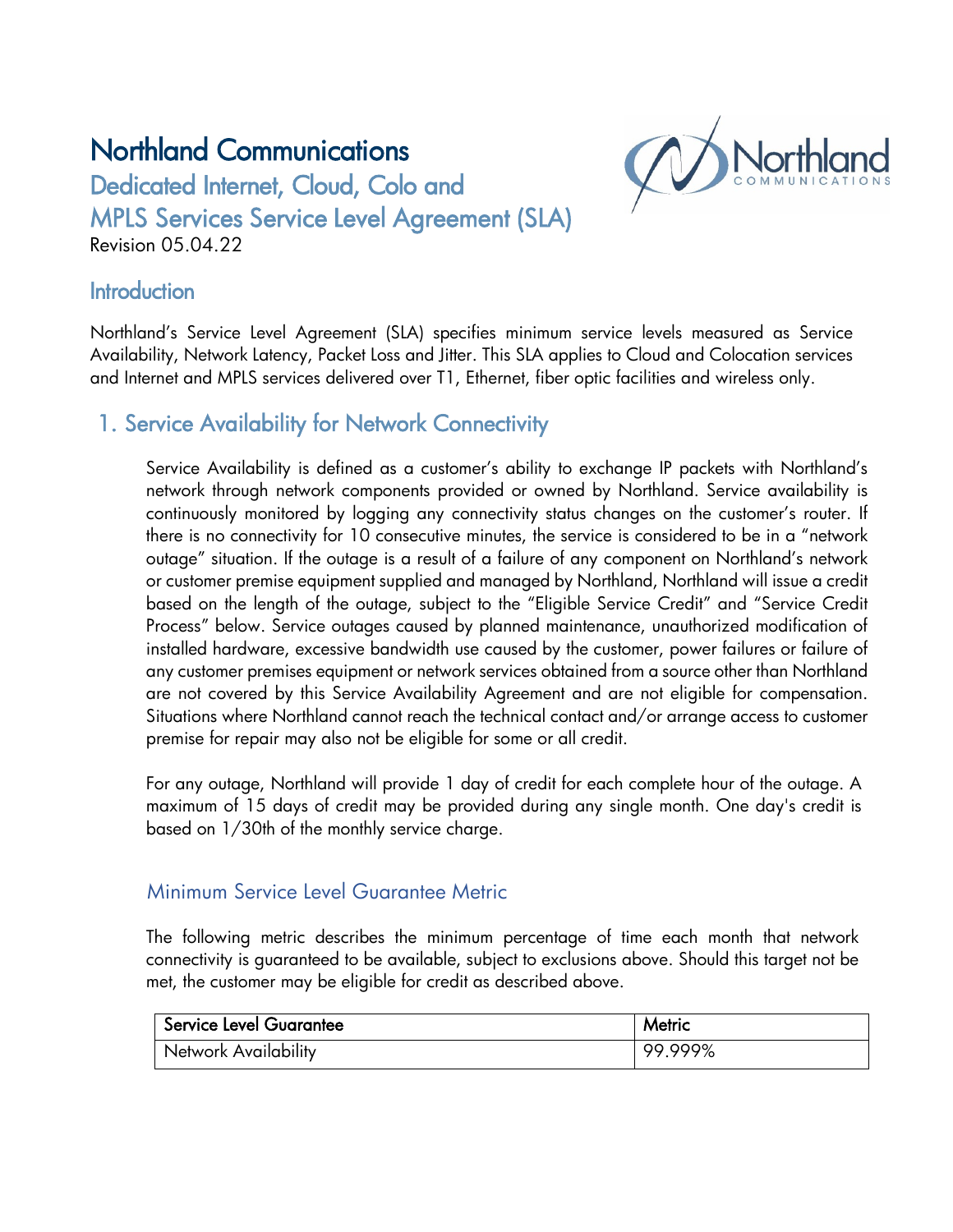# 2. Service Availability for Business Unlimited Hosted Voice Services

Service availability for Business Unlimited is defined as Northland's ability to provide a fully functional infrastructure that can support a hosted telephone system. The infrastructure enables a customer to place and receive telephone calls and benefit from voice applications included with the service.

Service availability is continuously monitored by logging the operational status of Northland's voice services. If the infrastructure that supports the customer's service is inoperable for 10 consecutive minutes, the service is considered to be in an "outage" situation.

Service outages caused by planned maintenance, issues caused by customer's operating system or software applications, excessive bandwidth use caused by the customer or failure of equipment or network connections at the customer's location are not covered by this Service Availability Agreement and are not eligible for compensation.

Northland will provide 1 day of credit for each complete hour of the outage. A maximum of 15 days of credit may be provided during any single month. One day's credit is based on 1/30th of the monthly service charge.

### 3. Service Availability for Cloud Computing Services

Service availability for cloud servers is defined as Northland's ability to provide a fully functional infrastructure that can support a running operating system based on the specifications (RAM, CPU and Disk) purchased by the customer.

Service availability for cloud storage and cloud backup is defined as Northland's ability to provide storage that is operable and readily available to customers over network connections (such as internet or MPLS connections).

Service availability is continuously monitored by logging the operational status of Northland's cloud infrastructure. If the infrastructure that supports the customer's service is inoperable for 10 consecutive minutes, the service is considered to be in an "outage" situation.

Service outages caused by planned maintenance, issues caused by customer's operating system or software applications, excessive bandwidth use caused by the customer or failure of equipment or network connections at the customer's location are not covered by this Service Availability Agreement and are not eligible for compensation.

Northland will provide 1 day of credit for each complete hour of the outage. A maximum of 15 days of credit may be provided during any single month. One day's credit is based on 1/30th of the monthly service charge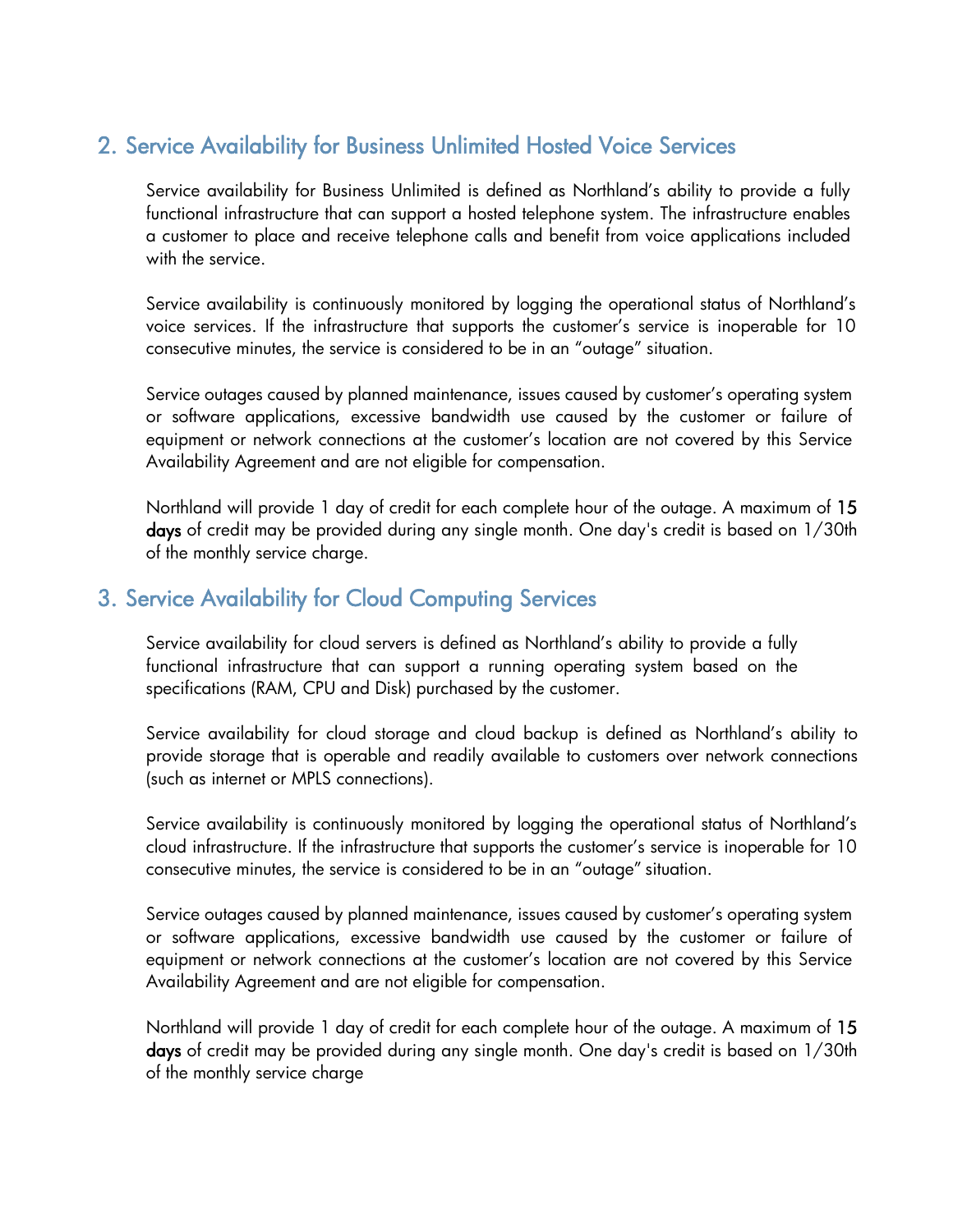# 4. Service Availability for Colocation Services

Service availability for Colocation services is defined as Northland's ability to provide a fully functional infrastructure that provides physical space, electrical power and network connectivity as defined in the customer's service contract.

Service availability is continuously monitored by logging the operational status of Northland's physical infrastructure. If the infrastructure that supports the customer's service is inoperable for 10 consecutive minutes, the service is considered to be in an "outage" situation.

Service outages caused by planned maintenance, issues caused by customer's equipment or software applications, excessive bandwidth use caused by the customer or failure of equipment or network connections at the customer's location are not covered by this Service Availability Agreement and are not eligible for compensation.

Northland will provide 1 day of credit for each complete hour of the outage. A maximum of 15 days of credit may be provided during any single month. One day's credit is based on 1/30th of the monthly service charge.

## 5. Network Latency Guarantee

Network Latency refers to the amount of time (Round Trip Time) that it takes for an IP packet to traverse Northland's network backbone. Northland monitors latency at regular intervals and compiles the data into a monthly average. Northland target objective is to maintain the following standard:

| Type of Connection                                         | Metric           |
|------------------------------------------------------------|------------------|
| T1, Ethernet, Optical and licensed point to point wireless | 45 <sub>ms</sub> |
| NorthAir Wireless                                          | 80 <sub>ms</sub> |

Network Latency Credit: In the event that guaranteed network latency measurements are not met during any one calendar-month period, Northland will provide a credit equivalent to one (1) day of service charges (based on 1/30th of the monthly service charge).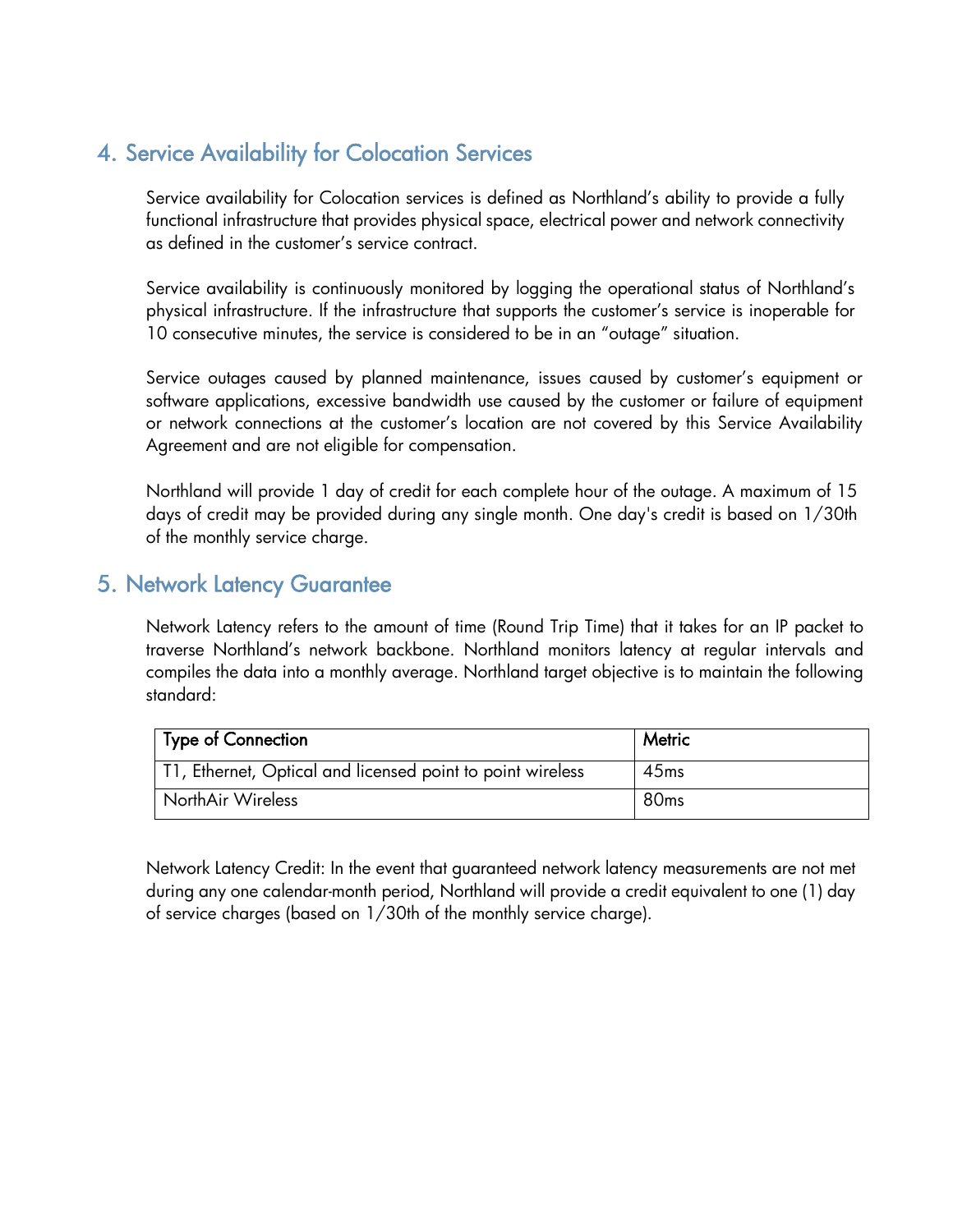# 6. Packet Loss

"Packet Loss" is a measurement of the percentage of packets that are dropped on the Northland network backbone. Northland monitors packet loss at regular intervals and compiles the data into a monthly average. Northland's target objective is to meet the following standard:

| Type of Connection                                         | <b>Metric</b> |
|------------------------------------------------------------|---------------|
| T1, Ethernet, Optical and licensed point to point wireless | .05%          |
| NorthAir Wireless                                          | 1%            |

Packet Loss Credit: In the event that guaranteed packet loss measurements are not met during any one calendar-month period, Northland will provide a credit equivalent to one (1) day of service charges (based on 1/30th of the monthly service charge), for each day the measurement is not met.

### 7. Jitter

"Jitter" is a measurement of packet delay variation between network nodes on the Northland network backbone. Northland monitors jitter at regular intervals using packet tests and compiles the data into a monthly average. Northland's target objective is to maintain the following standard:

| Type of Connection                                         | Metric            |
|------------------------------------------------------------|-------------------|
| T1, Ethernet, Optical and licensed point to point wireless | 2ms               |
| NorthAir Wireless                                          | 150 <sub>ms</sub> |

Jitter Credit: In the event that jitter loss measurement standards are not met during any one calendar-month period, Northland will provide a credit equivalent to one (1) day of service charges (based on 1/30th of the monthly service charge), for each day the measurement is not met.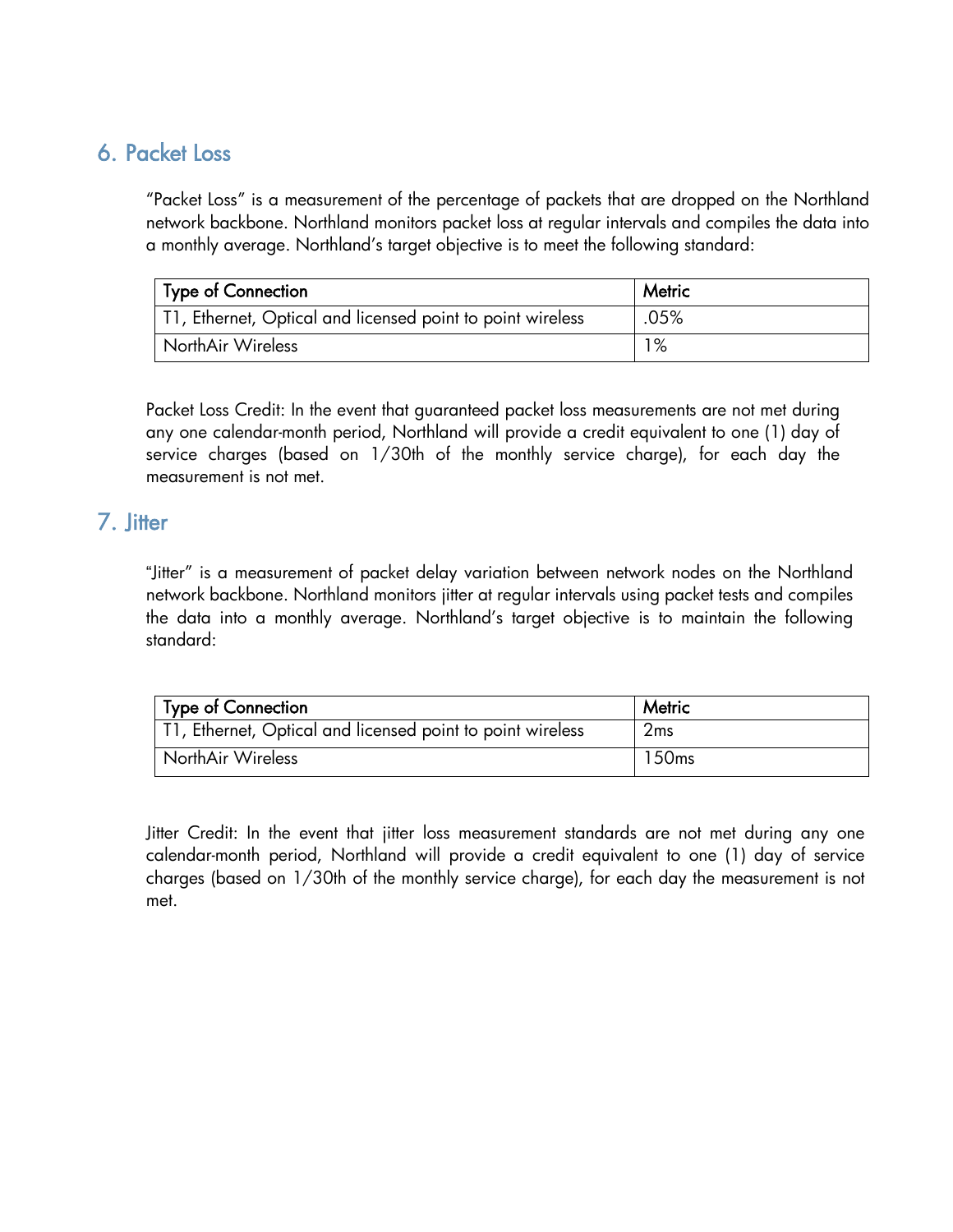### 8. Mean Time to Restore

 The mean time to restore (MTTR) measurement is the average time between the start of a service impacting issue and the resolution of the issue.

There are two (2) priority levels of Trouble Ticket severity (Critical and Major).

MTTR objectives for each severity level is:

| Severity 1 - Critical | Average within 2 hours |
|-----------------------|------------------------|
| Severity 2 – Major    | Average within 4 hours |

"Severity 1 – Critical" is defined as a complete outage affecting Customer's Service. "<u>Severity 2 – Major</u>" is defined as a partial outage or service degradation affecting Customer's Service.

#### 9. Exclusivity of Remedy

The credits described herein are customer's sole remedy for failure to meet any criteria, standard, measurement, goal, or objective set forth in this Service Level Agreement, regardless of cause. In no event shall the cumulative credits for all missed measurements in any month exceed the payments by Customer for recurring charges in that month.

#### 10. Eligible Service Credits

Credits are based on the charges related only to the affected service. This excludes credit for any other fees that might be charged to the customer. This includes, but is not limited to, set- up fees, local loop fees, muxing charges, and fees for additional services such as additional IP addresses, support charges, and other services.

### 11. Service Credit Process:

#### Filing Period

Claims for service availability credits must be submitted within 2 weeks of the event. Network Latency, Jitter and Packet Loss claims must be submitted within 30 days after the last day of the month when service levels are not met.